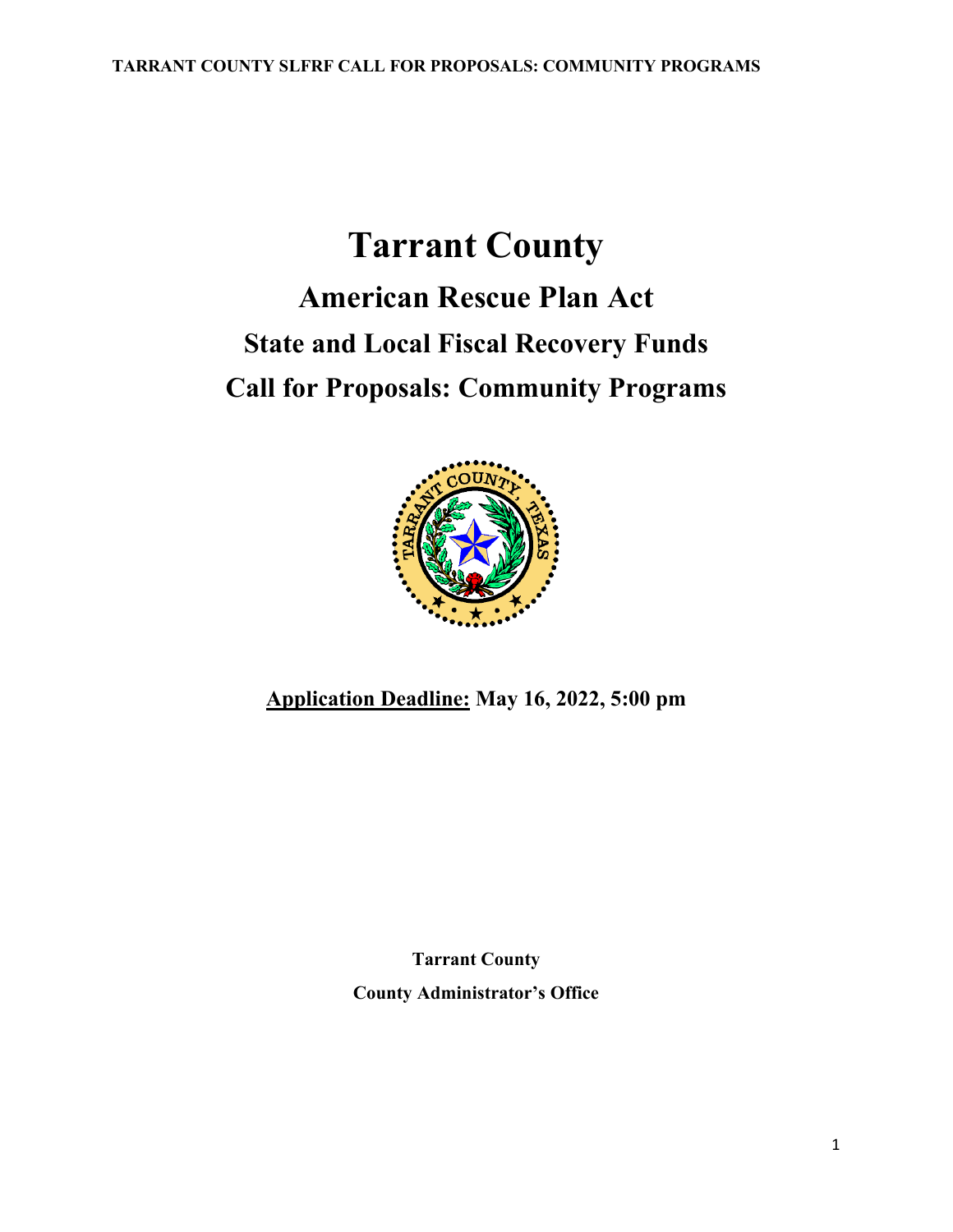#### **GENERAL INFORMATION**

#### **Funding Opportunity Title:** ARPA SLFRF Community Programs Grant

**Funding Source:** American Rescue Plan Act Coronavirus State and Local Fiscal Recovery Funds

**Announcement Type**: Call for Proposals

**Grantee:** Tarrant County, Texas

#### **Application Due Date**: **May 16, 2022 5:00 PM Central Standard Time**

**Anticipated Total Award**: \$35,500,000. Awards are subject to availability of Tarrant County SLFRF funds.

**Range of Project Award Amount**: Award amount will be determined on an individual basis for each application based on evaluation score and funding availability.

**Project Period for Awards**: The period of performance established by the U.S. Treasury for costs incurred or obligated is March 3, 2021 through December 31, 2026. For this Call for Proposals, all awarded funds must be expended by December 31, 2024.

### **TIMELINE**

| <b>MILESTONE</b>                             | <b>ESTIMATED TIME FRAME</b> |
|----------------------------------------------|-----------------------------|
| <b>Call for Proposals Opens</b>              | April 18, 2022, 12:00 pm    |
| <b>Project Application Deadline</b>          | May 16, 2022, 5:00 pm       |
| <b>Evaluate and Score Proposals</b>          | By June 15, 2022            |
| Develop Agreements with Successful Proposers | By June 30, 2022            |
| <b>All Approved Projects Must Conclude</b>   | <b>December 31, 2024</b>    |

*All dates are subject to change.*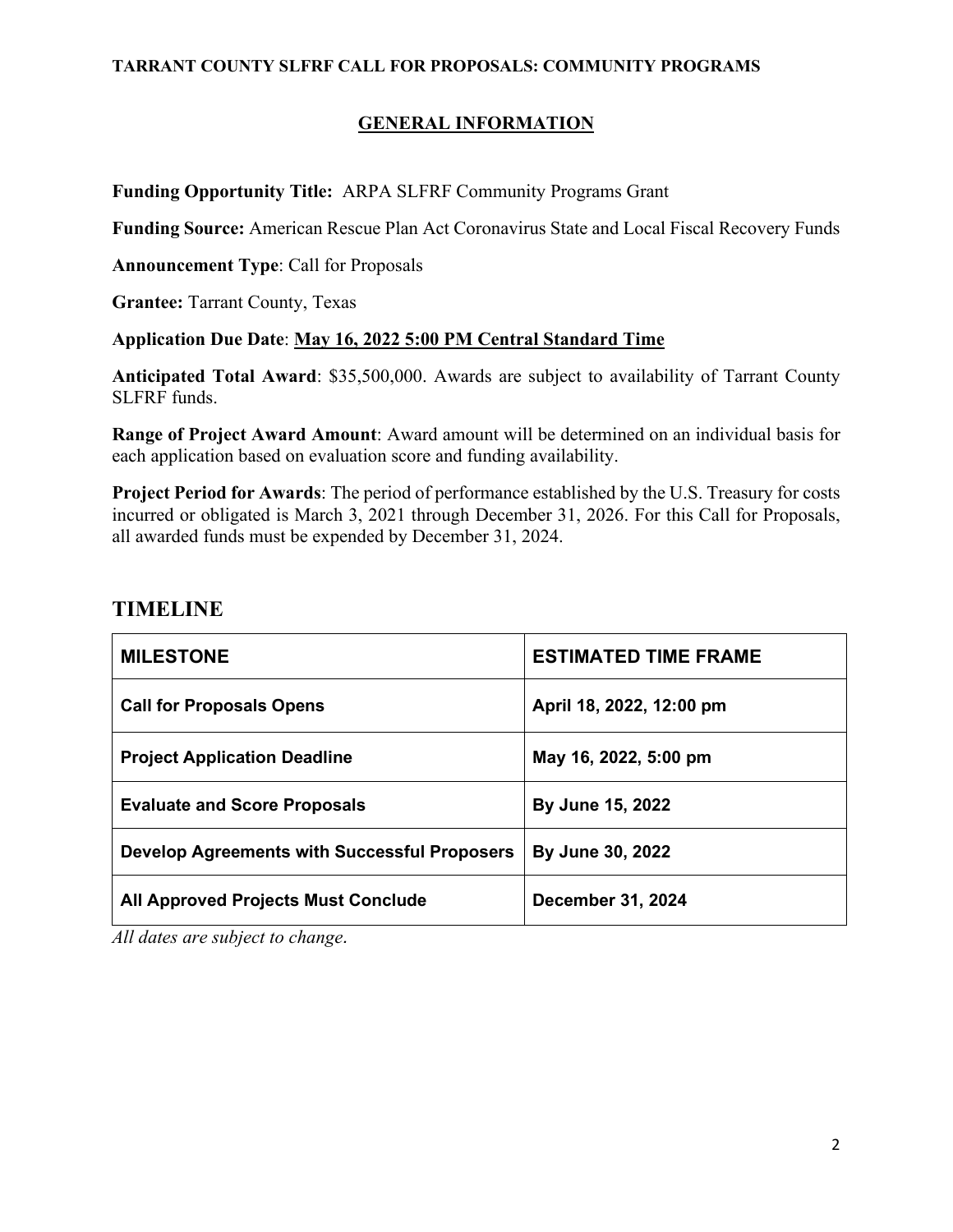### **TABLE OF CONTENTS**

| <b>CONTENT</b>                                                 | <b>PAGE</b>      |
|----------------------------------------------------------------|------------------|
| <b>General Information</b>                                     | $\boldsymbol{2}$ |
| <b>Table of Contents</b>                                       | 3                |
| <b>SECTION I</b>                                               |                  |
| <b>Statement of Work</b>                                       | 4                |
| 1.1 Introduction                                               | 4                |
| <b>1.2 Tarrant County, Texas</b>                               | 4                |
| <b>1.3 Tarrant County Focus</b>                                | 4                |
| <b>1.4 Call for Proposals</b>                                  | 5                |
| <b>SECTION II</b>                                              |                  |
| 2.1 Tarrant County Role - Grantee                              | 5                |
| 2.2 Service Providers – Subrecipients                          | 5                |
| <b>2.3 Statutory Categories</b>                                | 6                |
| 2.4 Service Delivery Area                                      | 6                |
| 2.5 Available Funding                                          | 6                |
| <b>SECTION III</b>                                             |                  |
| <b>Scope of Work: Focus Areas, Goals, and Desired Outcomes</b> | 7                |
| <b>Focus Area 2: Improve Public Health and Wellness</b>        | 7                |
| <b>Focus Area 3: Revitalize the Economy</b>                    | 8                |
| <b>Focus Area 4: Strengthen the Community</b>                  | 9                |
| <b>SECTION IV</b>                                              |                  |
| <b>4.1 Eligible Cost Timeframe</b>                             | 11               |
| <b>4.2 Period of Performance</b>                               | 11               |
| 4.3 Eligible Use of Funds                                      | 12               |
| 4.4 Ineligible Use of Funds                                    | 12               |
| 4.5 Use of Evidence                                            | 13               |
| <b>4.6 Monitoring Reviews</b>                                  | 14               |
| <b>SECTION V</b>                                               |                  |
| <b>Prohibitions</b>                                            | 14               |
| <b>Appendix A: Proposal Evaluation</b>                         | 15               |
| <b>Useful Resources</b>                                        | 16               |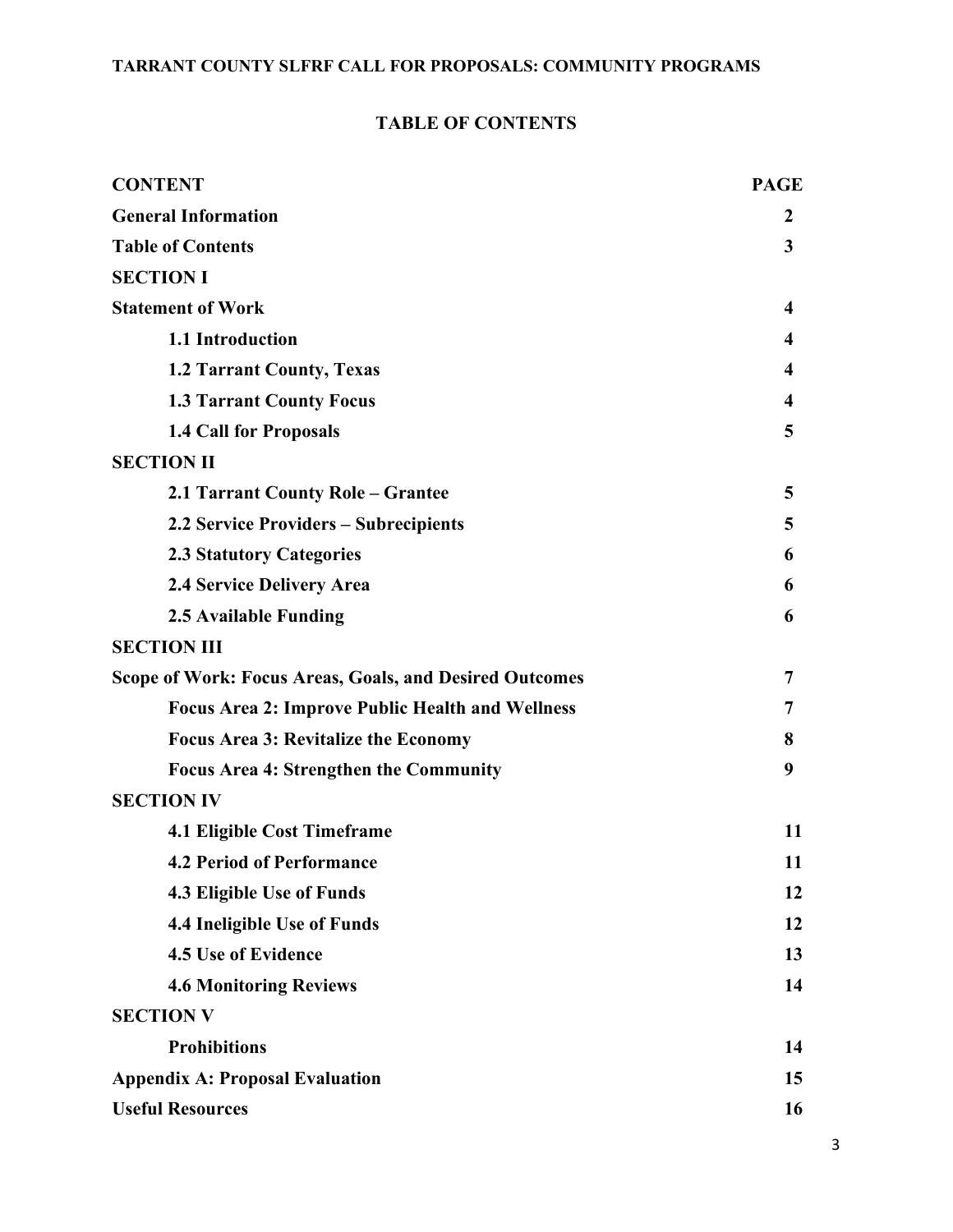# **STATEMENT OF WORK**

# **SECTION I**

# **1.1 INTRODUCTION**

The American Rescue Plan Act (ARPA), signed into law on March 11, 2021 by President Joseph R. Biden, established the State and Local Fiscal Recovery Fund (SLFRF) to provide State, territorial, local, and Tribal units of government with federal grant dollars to facilitate a localized response to a wide array of negative socioeconomic impacts resulting from the COVID-19 pandemic.<sup>[1](#page-3-0)</sup>

# **1.2 TARRANT COUNTY, TEXAS**

The Tarrant County Commissioners Court is the governing body for Tarrant County, Texas. The Tarrant County Commissioners Court will promote the highest and best use of funds received through the American Rescue Plan Act by leveraging existing resources and prioritizing programs without an alternate source of funding.

# **1.3 TARRANT COUNTY FOCUS**

Guided by the voices of the Tarrant County Community, The Tarrant County Commissioners Court is committed to ensure that SLFRF funds will have the maximum impact for our residents, businesses, and local agencies. To that end, the Commissioners Court will direct the equitable use of State and Local Fiscal Recovery Funds in four focus areas:

- **A.** Focus Area 1: Prepare for the Future (internal County projects)
- **B.** Focus Area 2: Improve Public Health and Wellness
- **C.** Focus Area 3: Revitalize the Economy
- **D.** Focus Area 4: Strengthen the Community

External community partners will serve a significant role in the administration of this once-in-alifetime injection of federal funding. The County Administrator's Office is accepting proposals for programs and projects from Nonprofit, Local Government, and Quasi-Governmental agencies that are prepared to respond to the community needs identified within three (3) of the Focus Areas guiding Tarrant County's response to the COVID-19 pandemic. The three (3) Focus Areas for which project proposals will be considered are Focus Area 2: Improve Public Health and Wellness, Focus Area 3: Revitalize the Economy, and Focus Area 4: Strengthen the Community.

# **1.4 CALL FOR PROPOSALS**

Thi**s** Call for Proposals contains standardized requirements that all applicants must meet to be considered for an Award. Applicants must provide all required information and documentation as set forth in this Call for Proposals. The failure to comply with these standard requirements may result in disqualification of the applicant without further consideration. Each applicant is

<span id="page-3-0"></span><sup>&</sup>lt;sup>1</sup> United States Department of the Treasury. (2022). 31 CFR 35 The Final Rule. Page 2. [PDF]. Retrieved at: <https://home.treasury.gov/system/files/136/SLFRF-Final-Rule.pdf>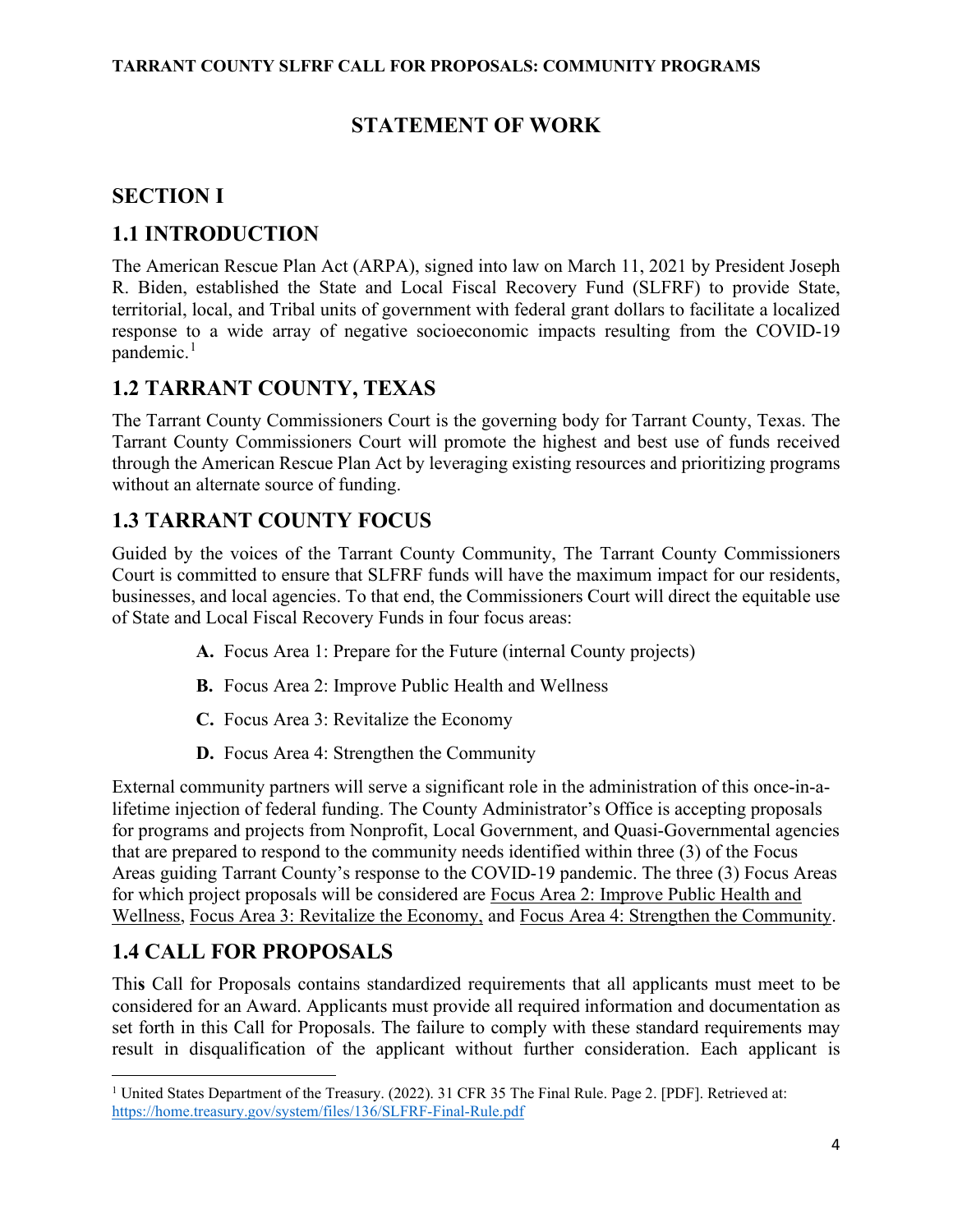responsible for preparing and submitting the application on its own behalf and in accordance with the instructions and guidance contained in the Call for Proposals.

This Call for Proposals is issued by The Tarrant County Administrator's Office located at 100 E. Weatherford Street, Suite 404, Fort Worth, TX 76196. The Application is available from April 18, 2022 at Noon through May 16, 2022 at 5:00 p.m. on www.TarrantCountyRecovery.com.

Questions on this Call for Programs may be directed to [Recovery@TarrantCountyRecovery.com.](mailto:Recovery@TarrantCountyRecovery.com)

### **SECTION II**

# **2.1 TARRANT COUNTY ROLE – GRANTEE**

All recipients of ARPA SLFRF are eligible entities identified in sections 602 and 603 of the Social Security Act as added by section 9901 of the American Rescue Plan Act of 2021 that receive a SLFRF award. Subrecipients are entities under the SLFRF program that receive a subaward from a recipient to carry out the purpose of the SLFRF on behalf of the recipient.<sup>[2](#page-4-0)</sup>

All recipients of the SLFRF program are accountable to the United States Treasury for oversight of subrecipient activity in accordance with 2 CFR 200 to include compliance with SLFRF statute, SLFRF Award Terms and Conditions, The Final Rule, and applicable federal, state, and local regulations and reporting requirements.<sup>[3](#page-4-1)</sup>

The Grantee, Tarrant County, will assess whether, and the extent to which, there has been a public health or economic harm caused or exacerbated by the COVID-19 public health emergency and that the program or service is designed to address the identified public health or economic harm.<sup>[4](#page-4-2)</sup>

Management of service subawards is one of the primary responsibilities of the Grantee. This includes subrecipient competitive grant opportunities and negotiation as well as programmatic and fiscal monitoring. The Grantee manages all fiscal aspects of the subawards including reimbursements for approved costs.

# **2.2 SERVICE PROVIDERS - SUBRECIPIENTS**

Subrecipients are selected through this local competitive grant opportunity in Tarrant County, Texas. Subrecipients are contracted to provide services detailed within the statutory eligible use category of the Final Rule for use of ARPA SLFRF funding. Subrecipients are responsible for providing services in accordance with the terms of their contract. Subrecipients agree to be responsible for submitting all programmatic and fiscal reports as well as maintaining all records and reports and making them available for onsite monitoring by the Grantee.

<span id="page-4-0"></span><sup>2</sup> United States Department of the Treasury. (2022). SLFRF Compliance and Reporting Guidance. Page 4. [PDF]. Retrieved at:<https://home.treasury.gov/system/files/136/SLFRF-Compliance-and-Reporting-Guidance.pdf>

<span id="page-4-1"></span><sup>3</sup> United States Department of the Treasury. (2022). SLFRF Reporting and Compliance Guidance. Page 4. [PDF]. Retrieved at:<https://home.treasury.gov/system/files/136/SLFRF-Compliance-and-Reporting-Guidance.pdf>

<span id="page-4-2"></span><sup>4</sup> United States Department of the Treasury. (2022). Regulation 31 CFR 35. The Final Rule. Page 21-25. [PDF]. Retrieved at:<https://home.treasury.gov/system/files/136/SLFRF-Final-Rule.pdf>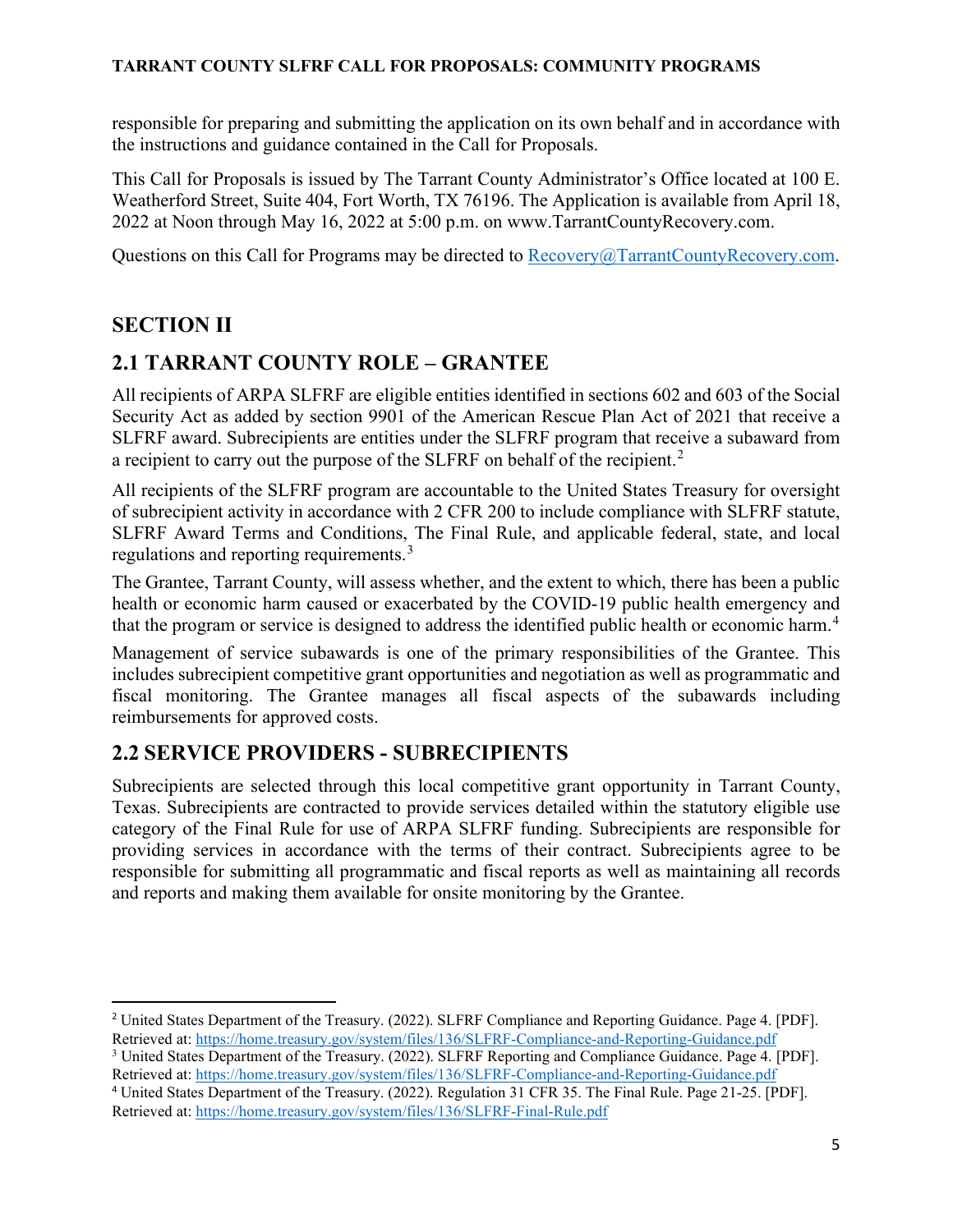# **2.3 STATUTORY CATEGORIES**

The Final Rule provides four statutory categories for which SLFRF funds may be eligible. This competitive process focuses on the first category: To respond to the public health emergency or its negative economic impacts, including assistance to households, small businesses, and nonprofits, or aid to impacted industries such as tourism, travel, and hospitality.<sup>[5](#page-5-0)</sup>

Recipients are encouraged to consult the SLFRF Compliance and Reporting Guidance and the Final Rule, effective April 1, 2022, for more information regarding eligibility.

### **2.4 SERVICE DELIVERY AREA**

Tarrant County seeks applications for funding to provide programs and services to residents in Tarrant County, Texas to respond to the negative impacts of the COVID-19 public health emergency and ensure the needs of impacted communities are met with an equitable outcome. The effective implementation of services, projects, & programs are vital to the recovery of these communities in Tarrant County, Texas.

### **2.5 AVAILABLE FUNDING**

Funding is contingent on ARPA SLFRF funding appropriations received from the Federal Government. Tarrant County reserves the right to contract with the number of subawards it deems necessary to fulfill the Tarrant County American Rescue Plan COVID SLFRF grants. The award amounts will be evaluated based on individual applications.

Tarrant County does not guarantee funding at any level and may increase or decrease funds at any time during the period of performance that result from this grant opportunity. Based on the proposed program timeline, Tarrant County will establish expenditure benchmarks for each Subrecipient Agreement that is awarded. Failure to meet established expenditure benchmarks may result in the reduction of the SLFRF grant award.

Subawards awarded from this Call for Programs are on a cost reimbursement basis, and Subrecipients are required to finance operations with the use of their own funds. Tarrant County will then reimburse subrecipients for eligible and approved expenditures that occur during the Period of Performance and are supported by adequate and required documentation.

<span id="page-5-0"></span><sup>5</sup> United States Department of the Treasury. (2022). Regulation 31 CFR 35. The Final Rule. Page 4. [PDF]. Retrieved at:<https://home.treasury.gov/system/files/136/SLFRF-Final-Rule.pdf>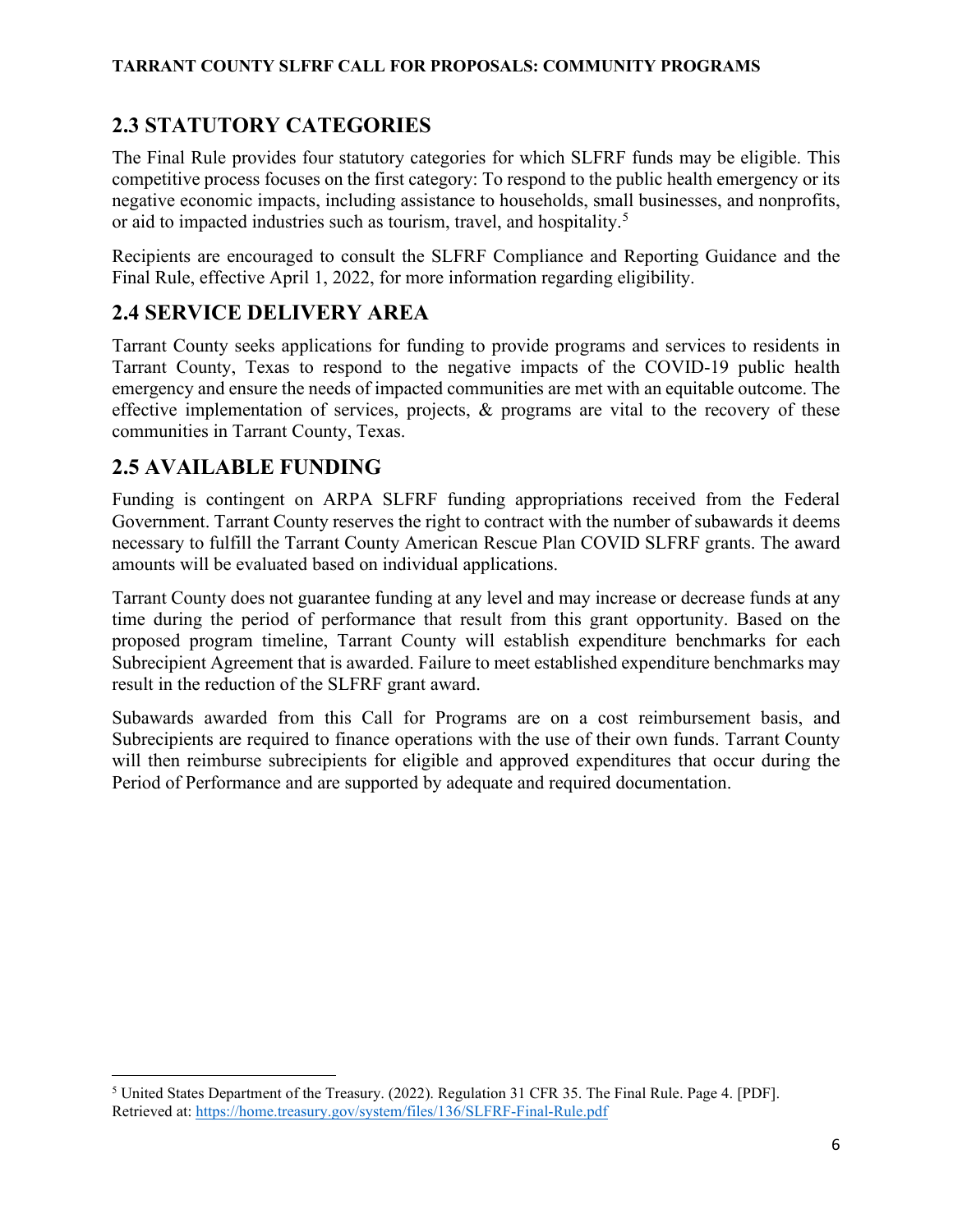# **SECTION III**

# **SCOPE OF WORK: FOCUS AREAS, GOALS, AND DESIRED OUTCOMES**

#### **Focus Area 2: Improve Public Health and Wellness**

Through investments in our public health infrastructure, Tarrant County will transform its public health system to equitably address the health needs of the community and ensure pandemic preparedness. Focus Area 2 is inclusive of programs and services that increase access to care and behavioral health. These programs and services are meant to lessen disparities exacerbated by the COVID-19 public health emergency.

#### **Goal: Address Disparities in Public Health Outcomes**

#### **Desired Outcomes**:

- 1. Decrease in preventable chronic disease rates through appropriate prevention strategies
- 2. Decrease in modifiable risk factors leading to a reduction in hospitalization for all, especially historically underserved populations
- 3. Reduction in health care service utilization for homebound patients
- 4. Increased access to preventative health services
- 5. Reduction in maternal morbidity and infant mortality rates within Tarrant County

Non-exclusive list of program examples:

- 1. A community engagement program addressing communicable disease awareness and prevention
- 2. A program that reduces health disparities within economically challenged communities and/or communities of color within Tarrant County
- 3. A program readying lower wage healthcare staff with the tools and capacity necessary to access higher skilled health professions

#### **Goal: Improve Access to Quality Behavioral Healthcare**

#### **Desired Outcomes:**

- 1. Improved behavioral health treatment options, awareness, and outcomes in Tarrant County schools
- 2. Improved solutions for substance use disorder prevention and reduced associated costs in Tarrant County
- 3. Increase in number of next generation behavioral healthcare professionals equipped with the tools necessary to improve patients' lives in Tarrant County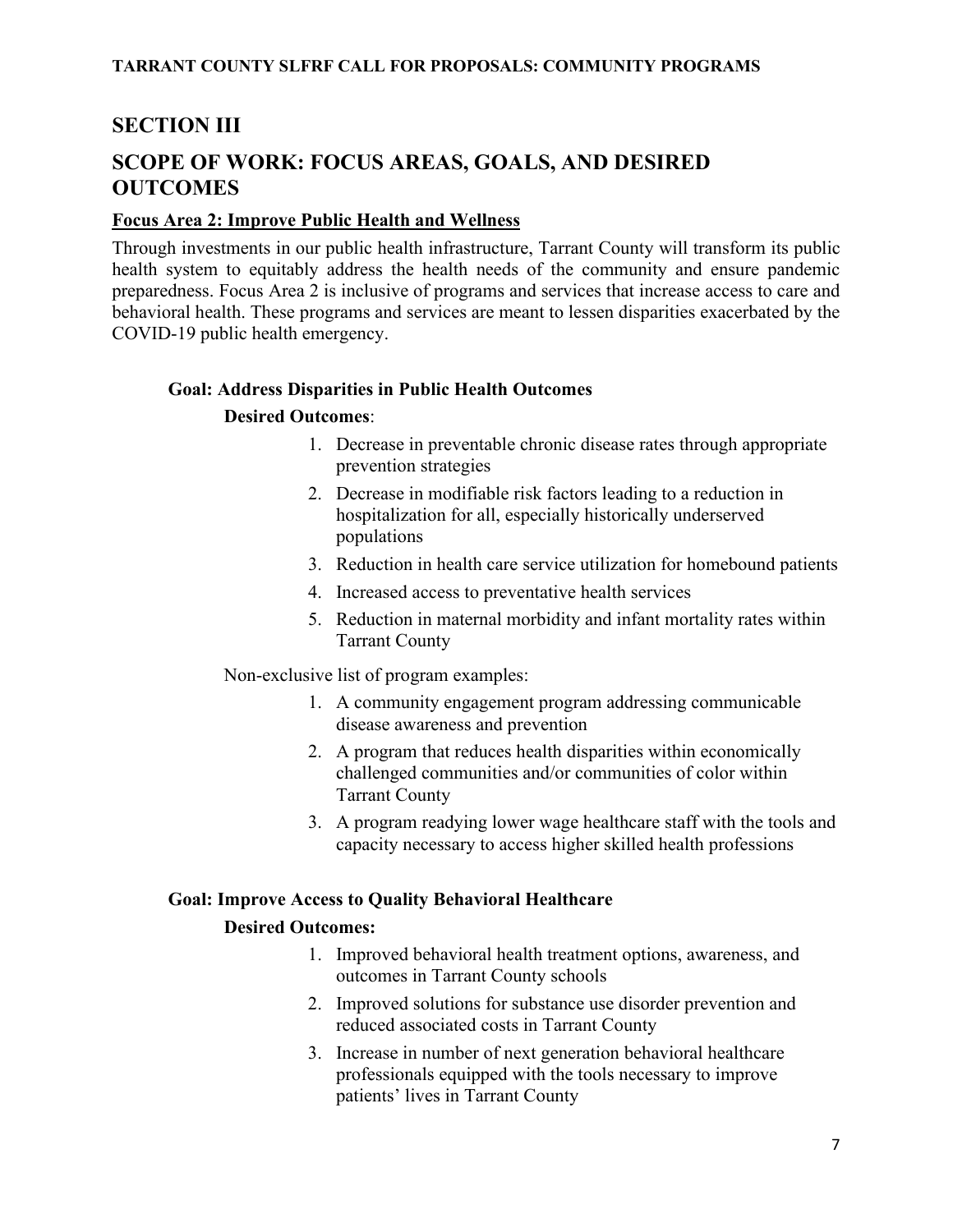Non-exclusive list of program examples:

- 1. A program providing high quality behavioral healthcare to ensure psychological readiness for recently retired veterans
- 2. A program advancing healthcare technology to reduce healthcare integration challenges
- 3. A program providing clinically relevant intervention services to prevent and treat mental and behavioral health disorders (i.e., anxiety and depression, stress, low self-esteem, disordered eating, substance abuse, or suicide) for youth/adolescents and their families

#### **Focus Area 3: Revitalize the Economy**

Tarrant County will position the local economy for a strong and equitable recovery by investing in the training, development, and support of our current and future workforce, supporting disproportionately impacted industries and businesses; and identifying innovative opportunities for economic growth.

#### **Goal: Strengthen Tarrant County Businesses**

#### **Desired Outcomes:**

- 1. Increased opportunities for the provision of county-wide programs for technical assistance, financial counseling, business coaching or other services to improve the health and long-term stability of small business within Tarrant County, women, veteran, and minority-owned businesses
- 2. Increased awareness of available small business training opportunities

#### Non-exclusive list of program examples:

- 1. A program developing employee and customer retention strategies for small businesses in Tarrant County
- 2. A program to assist women, veteran, and minority-owned businesses with locating, obtaining, and maintaining business credit
- 3. A program offering financial training and coaching in financial literacy, entrepreneurship, and other technical assistance to better position small businesses for success
- 4. An outreach program to increase participation in training opportunities for small businesses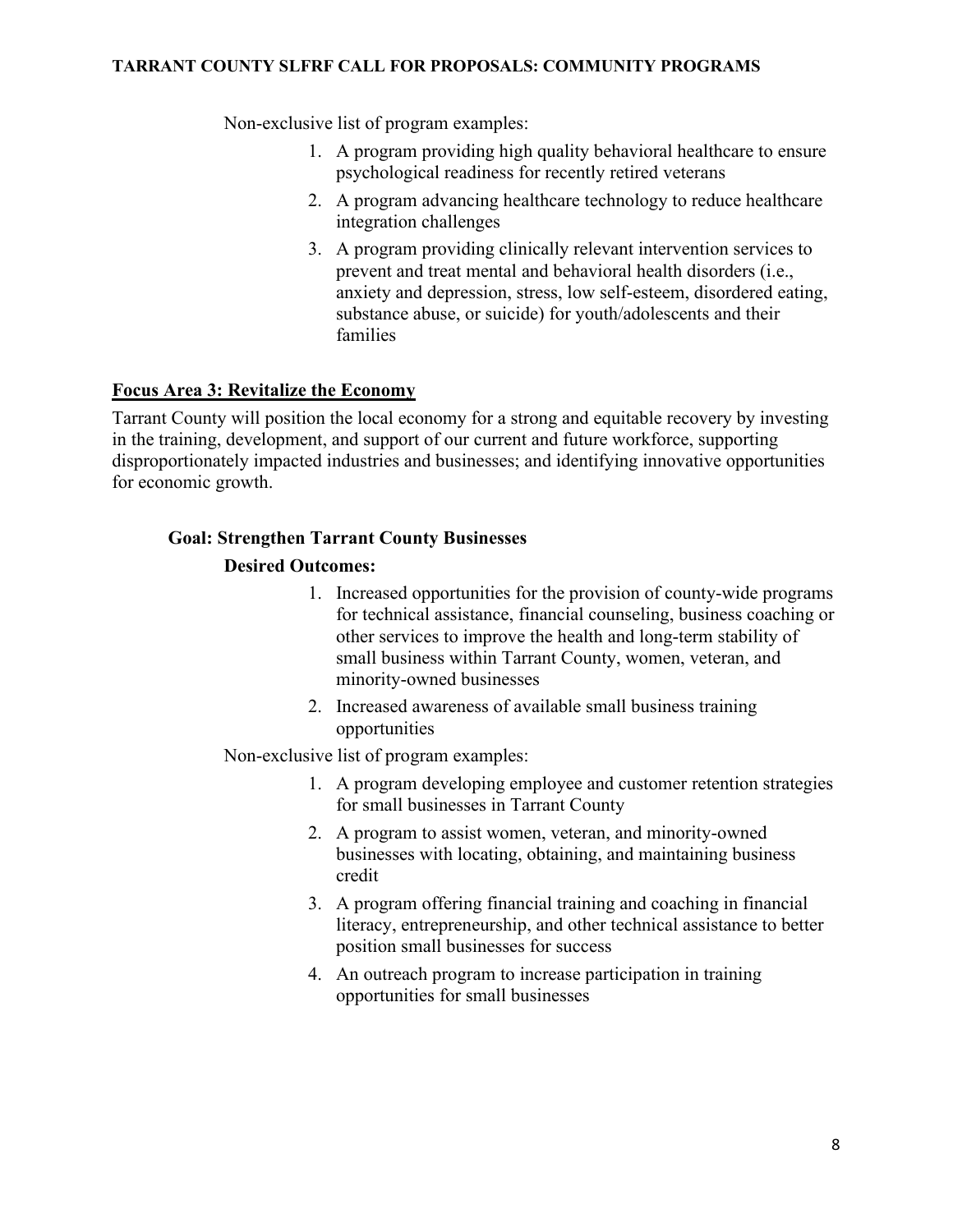### **Goal: Expand Job Training and Workforce Development Opportunities Desired Outcomes**:

- 1. Increased access to job training and workforce development activities for Tarrant County residents
- 2. Increase in availability and completion rates of apprenticeship, technical training, and trade certification programs

Non-exclusive list of program examples:

- 1. A program helping individuals who have been involved in the justice system and are now seeking employment
- 2. A program offering English as a Second Language to equip Tarrant County residents with no or extremely limited English proficiency for work
- 3. A program to increase local medical and healthcare training and residency opportunities
- 4. A program to expand apprenticeship, technical training, and trade certification opportunities within Tarrant County
- 5. A program improving financial and digital literacy, and workforce readiness for impacted populations residing in Qualified Census Tracts (QCTs)

#### **Goal: Facilitate Economic Recovery through Innovation**

#### **Desired Outcomes:**

- 1. Increase opportunities that prepare small businesses to engage with customers and conduct business in a variety of platforms
- 2. Increase access to financial opportunities to support the long-term economic viability of Tarrant County small businesses
- 3. Increased opportunities for small business innovation, including incubators and start-up accelerators that support advanced technology and industry changes, including disproportionately impacted small businesses

Non-exclusive list of program examples:

- 1. A program to improve youth digital literacy to increase readiness for future internship and employment opportunities
- 2. A program connecting small nonprofits with philanthropic investors seeking to bridge the digital divide specifically in QCTs within Tarrant County
- 3. A program providing start up and incubator opportunities for small businesses within industries impacted by the pandemic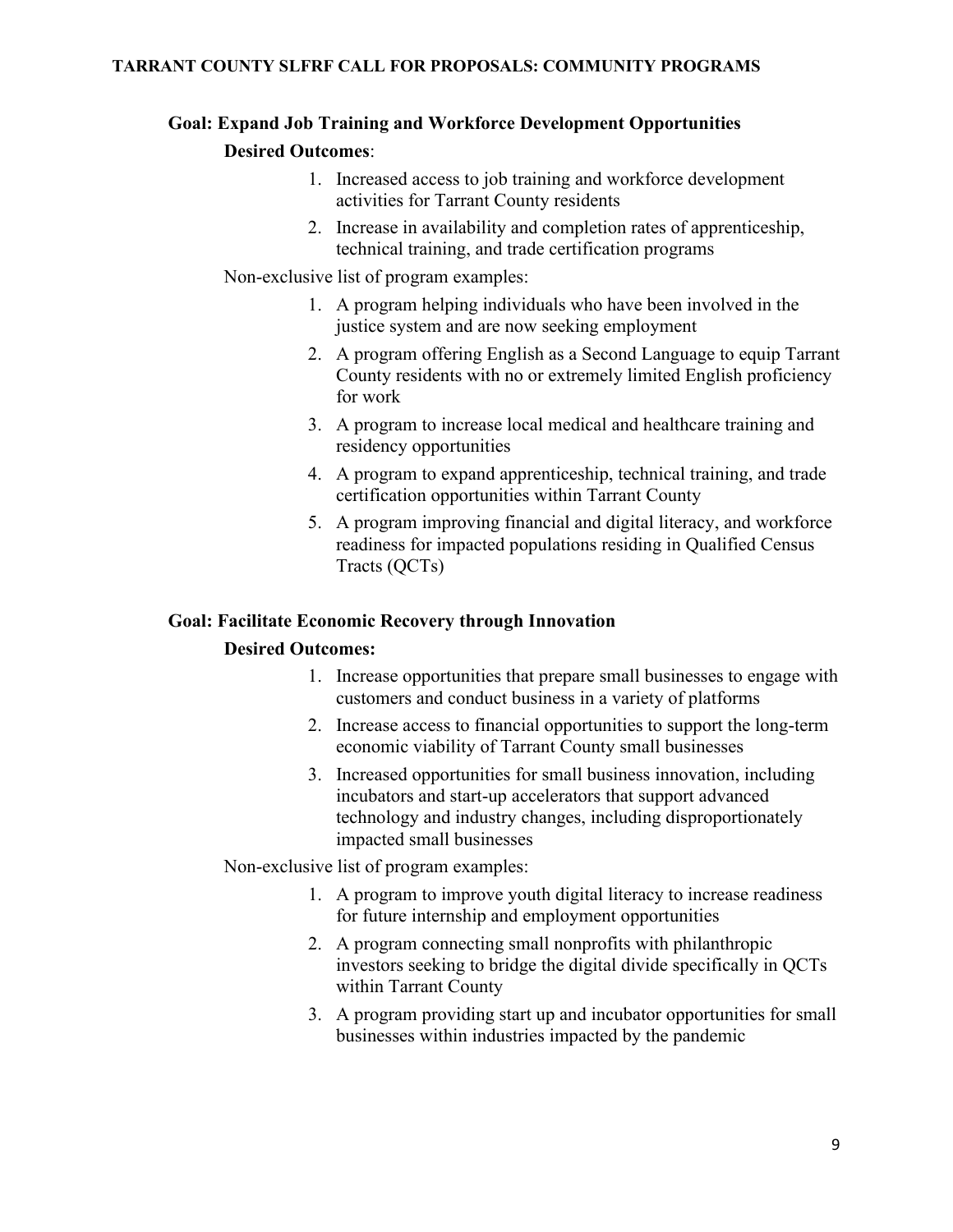#### **Focus Area 4: Strengthen the Community**

Strengthen the Tarrant County community by supporting programs and projects that aim to reduce the impact of COVID-19 on our most vulnerable populations including the housing insecure, food insecure, aging individuals, youth, and victims of violence.

#### **Goal: Provide Support to the Aging Population**

#### **Desired Outcomes**:

- 1. Increased access to programs that improve physical and psychological well-being for the aging population
- 2. Increase in number of opportunities for social engagement for the aging population
- 3. Increase in availability of quality home and community-based dependent care services for disabled and physically impaired seniors

Non-exclusive list of program examples:

- 1. A program to improve senior caregivers' medical-technical competence
- 2. A program to combat loneliness among the aging and isolated population
- 3. A program to provide safe, quality daytime and/or respite care for elderly dependents

#### **Goal: Mitigate the Impacts of Community Violence**

#### **Desired Outcomes:**

- 1. Decrease in the number of intimate partner violence cases
- 2. Increased number of youth reporting feeling safe after having experienced a traumatic event
- 3. Decrease in the number of cases of school-based bullying incidents
- 4. Increased access to services that support victims of community violence and domestic abuse
- 5. Increased access to evidence-based domestic violence, child abuse, sexual violence, and community violence prevention programs

Non-exclusive list of program examples:

- 1. A program providing consistent support for children/youth who have been exposed to a violent incident
- 2. A program providing anti-bullying and safety programs in schools within Tarrant County
- 3. A program providing support services for victims of domestic violence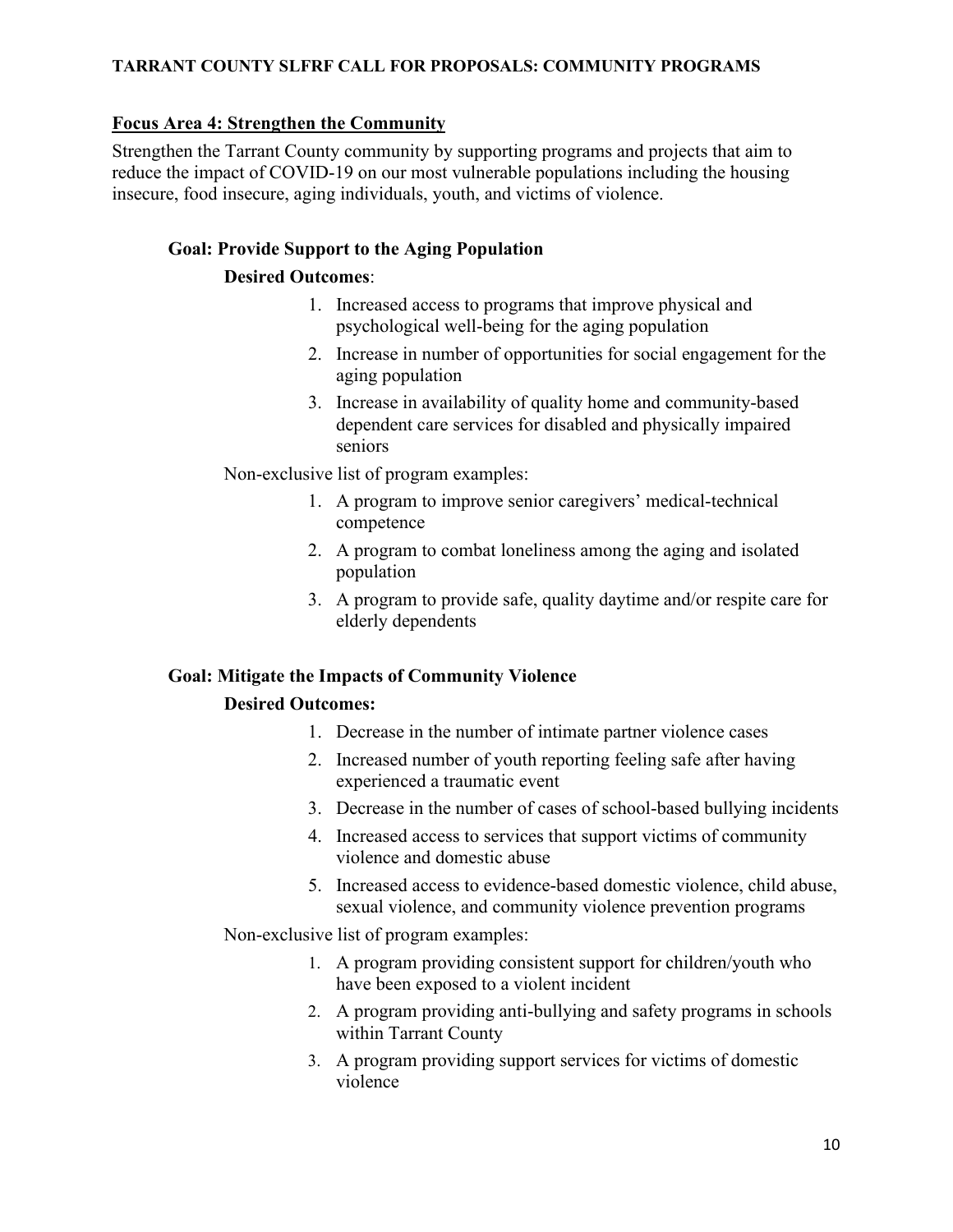#### **Goal: Alleviate Food Insecurity**

#### **Desired Outcomes:**

- 1. Increased access to food (perishable and non-perishable) for Tarrant County residents residing in QCTs
- 2. Increased access to fresh produce for residents in food deserts and QCTs

Non-exclusive list of program examples:

- 1. A program aiming to distribute food to Tarrant County residents who are food insecure and reside in QCTs
- 2. A program to increase availability of fresh produce to residents in food deserts
- 3. A program addressing food insecurity among most vulnerable (e.g., pregnant women, low socioeconomic populations, etc.) Tarrant County residents

#### **Goal: Enhance Access to Youth Services**

#### **Desired Outcomes:**

- 1. Increase in free before and after school child supervision for youth residing in QCTs
- 2. Decrease in truancy, school failure, risk-taking behavior, and substance abuse in school-age youth
- 3. Increase in quality youth development programs for high-risk youth

Non-exclusive list of program examples:

- 1. A program that provides supplemental enrichment opportunities for children with learning differences
- 2. A program that provides tutoring opportunities for school-aged children who experienced a learning loss due to the pandemic
- 3. A program that provides mentorship to at-risk youth in Tarrant County

### **SECTION IV**

### **4.1 ELIGIBLE COST TIMEFRAME**

The Treasury states in the Final Rule that SLFRF funds may only be used for costs incurred beginning on March 3, 2021, with all SLFRF funds to be obligated by December 31, 2024 and all funds expended by December 31, 2026. For this Call for Proposals, all awarded funds must be expended by December 31, 2024.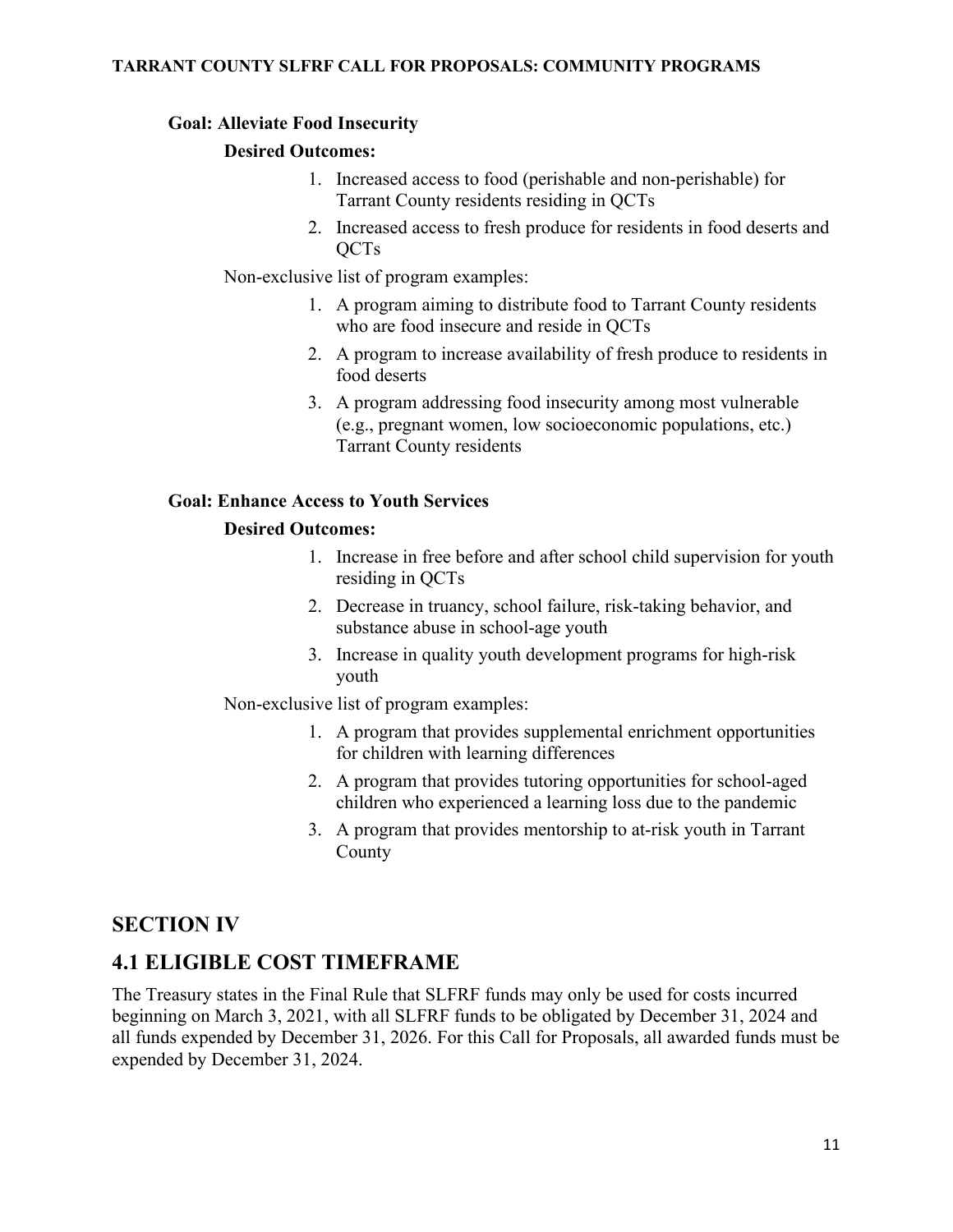### **4.2 PERIOD OF PERFORMANCE**

The Period of Performance for grant awards will begin on the execution date of the subrecipient's agreement and end on December 31, 2024.

Based on performance, guidance from the U.S. Treasury, and at the discretion of the Tarrant County Commissioners Court, the individual subrecipient's period of performance may be extended for any determined length of time, not beyond December 31, 2026, without the subrecipient being subject to further competition.

# **4.3 ELIGIBLE USE OF FUNDS**

On January 6, 2022 Treasury published the Final Rule describing eligible and ineligible uses of SLFRF, as well as other program requirements. In providing the highest level of integrity in management of Federal Funds, Recipients and Subrecipients are responsible for ensuring SLFRF are not used for ineligible purposes. Recipients are accountable for oversight of Subrecipients in accordance with 2 CFR 200 to include compliance with the SLFRF Statute, SLFRF Award Terms and Conditions, Treasury's Final Rule, applicable federal statutes, regulations, and reporting requirements.

The Final Rule presumes that an expanded set of households and communities are impacted or disproportionately impacted, thereby allowing responses to a broader set of households without additional analysis. The Final Rule also provides a broader set of enumerated eligible uses for these communities.<sup>[6](#page-11-0)</sup> Recipients can presume the following uses are eligible when provided in a QCT, to families and individuals living in QCTs, by Tribal or territorial governments, or to lowincome households or communities: enumerated eligible uses to address health disparities, to build stronger communities through investments in neighborhoods, to address educational disparities, to provide rental assistance vouchers or assistance relocating to areas of greater economic opportunity, to mitigate the ongoing behavioral healthcare impacts caused by the pandemic, and additional eligible uses to respond to negative economic impacts in disproportionately impacted communities.

All recipients of SLFRF are advised to view Treasury's Reporting and Compliance Guidance for additional information specific to eligible uses in reporting, required programmatic data, project expenditure reporting requirements and any other required information for projects and obligation requirements as well as applicability of the Uniform Guidance.

# **4.4 INELIGIBLE USE OF FUNDS**

### *Restrictions on Use*

Treasury's Final Rule provides important information regarding ineligible use of funds. The following restrictions apply to all eligible use categories:

### **A. Statutory Restrictions under ARPA**

1. Offsetting reduction in tax revenue (states and territories)

<span id="page-11-0"></span><sup>6</sup> United States Department of the Treasury. (2022). Regulation 31 CFR 35. The Final Rule. Page 6. [PDF]. Retrieved at:<https://home.treasury.gov/system/files/136/SLFRF-Final-Rule.pdf>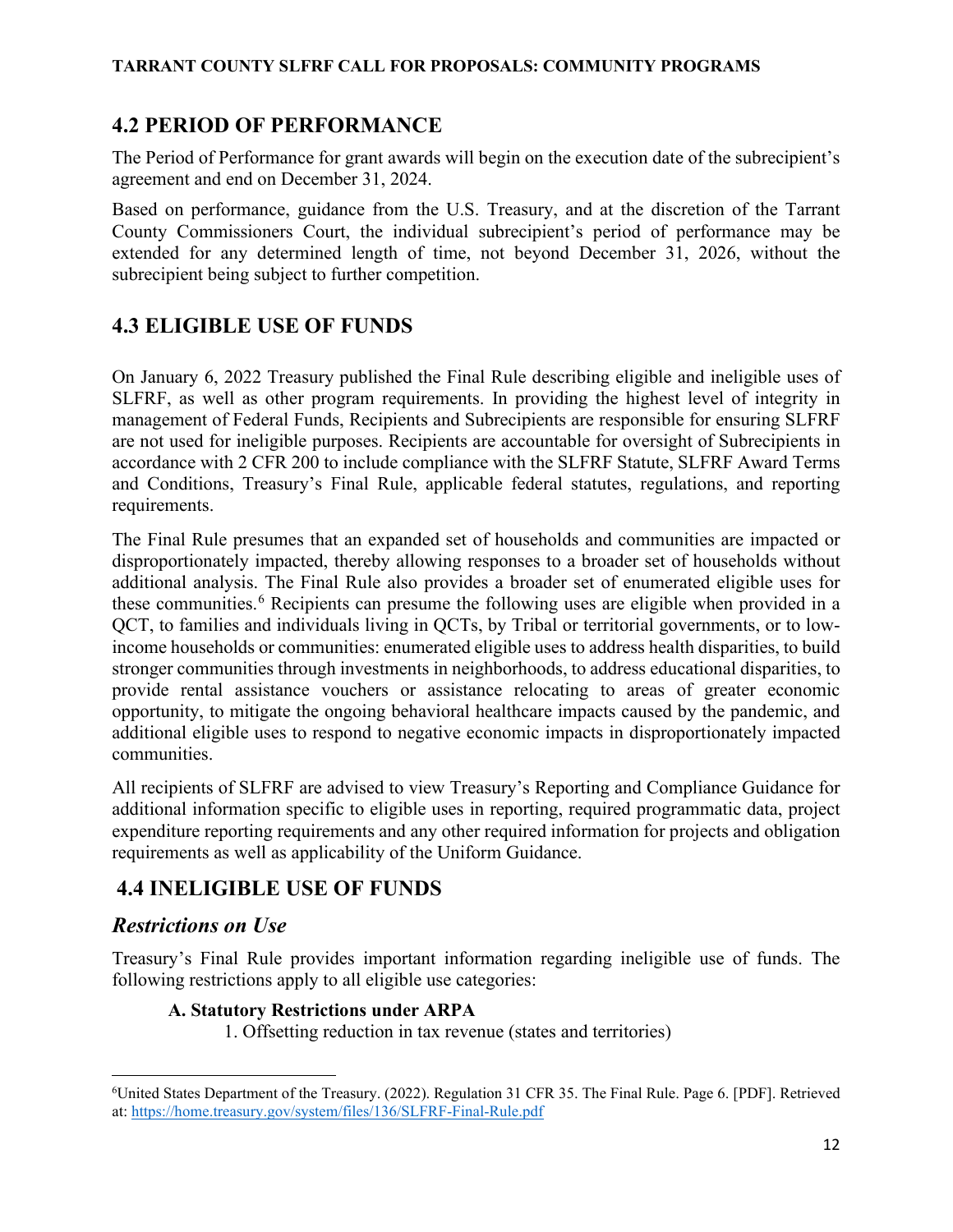2. Deposits into pension funds (except Tribal governments)

#### **B. Other Restrictions of Use**

- 1. Debt service and replenishing reserves
- 2. Settlements and judgements
- 3. General restrictions

There are three general restrictions that all recipients must comply with:

- 1. A Recipient may not use funds for programs or capital expenditures that undermine any effort to stop the spread of COVID-19.
- 2. A Recipient may not use SLFRF funds to violate the conflict-of-interest requirements, included in the Award Terms and Conditions, to include a violation of ethics.
- 3. A Recipient should be made aware of the federal, state, local laws & regulations outside of program requirements for SLFRF. For example, federal civil rights and nondiscrimination laws that prohibit discrimination based on race, color, national origin, sex (including orientation and gender identity, religion, disability, age, or familial status (having children under the age of 18) and any applicable environmental laws.[7](#page-12-0)

All Recipients and Sub Recipients of SLFRF funds are encouraged to refer to the Final Rule and/or the SLFRF Compliance and Reporting Guidance for specific program requirements and specific reporting and compliance information.

Regarding duplication of benefits, the Treasury also states, "Recipients must ensure that SLFRF funds will not be used for costs that will be reimbursed by other federal or state funding streams".<sup>[8](#page-12-1)</sup>

### **4.5 USE OF EVIDENCE**

The United States Department of Treasury, through the issuance of the Final Rule and Compliance and Reporting Guidance, has required recipients of COVID-19 relief funding from the American Rescue Plan Act (ARPA) State and Local Fiscal Recovery Fund (SLFRF) to either: (1) conduct evaluations of programmatic interventions to be funded with SLFRF grant dollars or (2) reference an established evidence base supporting a relationship between positive outcomes and the programmatic intervention proposed to be funded by SLFRF grant dollars.

If staff determines the evidence base for the proposed programmatic intervention to be limited or nonexistent, the applicant will be contractually obligated to report required data associated with Key Performance Indicators (KPIs) to enable staff to conduct a program evaluation and, as a result, promote accountability and transparency in outcomes as required by the United States Department of Treasury. Treasury's Compliance and Reporting Guidance establishes mandatory performance indicators and programmatic data for each expenditure category.

Regular communication between the subrecipient and the Tarrant County Administrator's Office, Auditor's Office, and Budget and Risk Management Department will be a necessary component of any collaborative partnership funded with SLFRF grant dollars.

<span id="page-12-0"></span><sup>7</sup> United States Department of the Treasury. (2022). Regulation 31 CFR 35. The Final Rule. Page 10. [PDF]. Retrieved at:<https://home.treasury.gov/system/files/136/SLFRF-Final-Rule.pdf>

<span id="page-12-1"></span><sup>8</sup> United States Department of the Treasury. (2022). Regulation 31 CFR 35. The Final Rule. Page 311. [PDF]. Retrieved at:<https://home.treasury.gov/system/files/136/SLFRF-Final-Rule.pdf>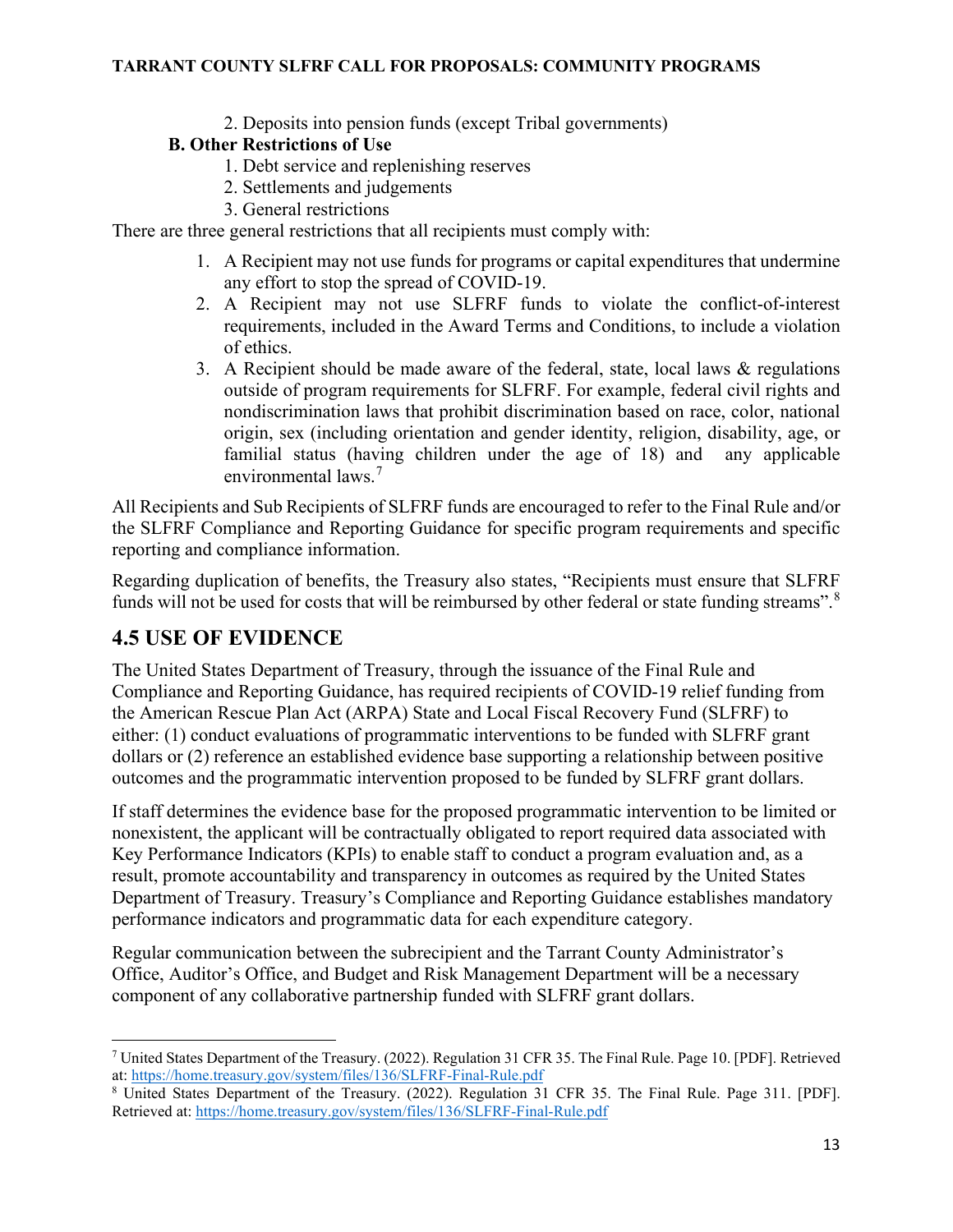# **4.6 MONITORING REVIEWS**

### **QUARTERLY REVIEW**

Tarrant County will conduct quarterly reviews of the work of the Subrecipient. If Tarrant County requests, the Subrecipient must provide a written Corrective Action Plan (CAP) detailing actions that will be taken to meet the deficiencies identified in the quarterly review.

#### **FORMAL MONITORING REVIEWS**

Tarrant County will perform annual formal monitoring of all Subgrantees, to include program, administrative and fiscal reviews. Subgrantees must cooperate fully in any review conducted by Tarrant County or its authorized representatives.

### **SECTION V**

### **PROHIBITIONS**

Grant funds must not be used to support the following services, activities, and costs:

- A. Inherently religious activities such as prayer, worship, religious instruction, or proselytization;
- B. Lobbying;
- C. Any portion of the salary of, or any other compensation for, an elected or appointed government official;
- D. Vehicles or equipment for government agencies that are for general agency use;
- E. Weapons, ammunition, tracked armored vehicles, weaponized vehicles, or explosives;
- F. Admission fees or tickets to any amusement park, recreational activity, or sporting event **unless such costs are incurred for components of a program approved by SLFRF and Tarrant County and are directly related to the program's purpose (must be preapproved on case-by-case basis)**;
- G. Promotional gifts;
- H. Food, meals, beverages, or other refreshments, except for eligible per diem associated with Grant-related travel, where pre-approved for working events, or **approved by Tarrant County and are directly related to the program's purpose;**
- I. Membership dues for individuals **except where approved by Tarrant County and required for program implementation;**
- J. Any expense or service that is readily available at no cost to the Grant project;
- K. Any use of Grant funds to replace (supplant) funds that have been budgeted for the same purpose through non-Grant sources;
- L. Fundraising;
- M. Any other prohibition imposed by federal, State, or local law.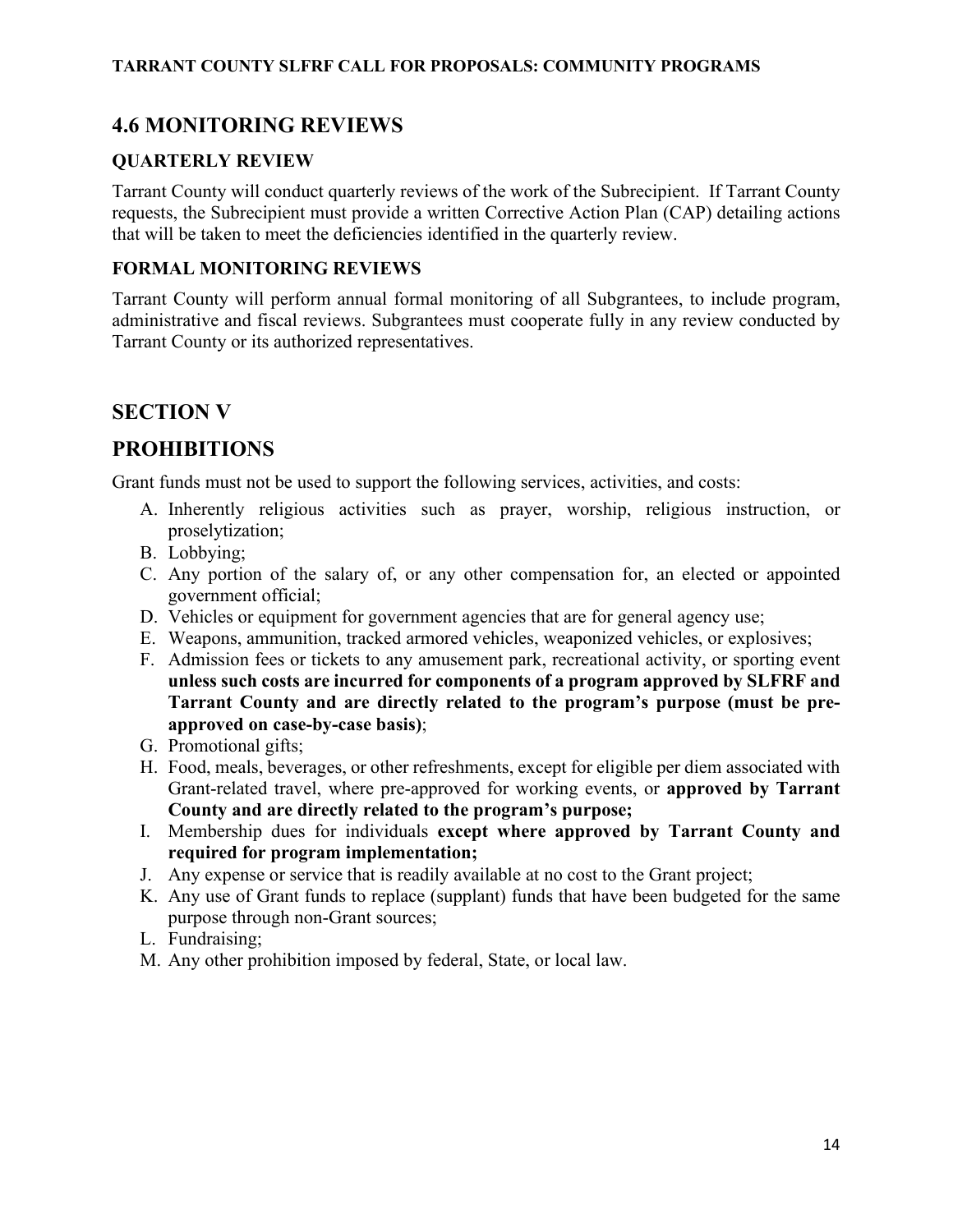# **APPENDIX A: PROPOSAL EVALUATION**

#### **Socio-Economic Evaluation Tool (SEET)**

Using a third-party, proprietary socio-economic evaluation tool (SEET), Tarrant County will ensure that selected programs encompass the needs of disproportionately impacted, vulnerable populations as described by Treasury. SEET provides a numeric rank of every proposed project to ensure the highest priority populations are being served. Importantly, SEET provides a data driven model for evaluating proposals *based on the population served by the program rather than the address of the applying organization.* SEET incorporates a scale-of-services measurement defined by geographic scope (neighborhood, census tract, other community-unique evidence) within the County.

Proposals will be awarded between 0 and 25 points, directly tied to the assigned SEET score.

| <b>CATEGORY</b>                                                                                                                                                                                                                                                 | <b>POINT RANGE</b> |
|-----------------------------------------------------------------------------------------------------------------------------------------------------------------------------------------------------------------------------------------------------------------|--------------------|
| <b>SEET Score</b>                                                                                                                                                                                                                                               | $0 - 25$           |
| <b>Needs Assessment Alignment</b><br>Does the proposal meet community needs identified within the<br>COVID-19 Needs and Resources Assessment? Does the<br>proposal serve impacted populations as outlined within the<br><b>Final Rule</b>                       | $0 - 20$           |
| <b>Risk Assessment Score</b><br>Does the requesting agency possess sound internal fiscal<br>controls to mitigate risks related to misuse and waste of<br>funding? Does the requesting agency have sufficient<br>operational capacity to implement the proposal? | $0 - 20$           |
| <b>Availability of Matching Funds</b><br>Will the proposal have additional funding sources outside of<br>SLFRF? Is the organization committing or matching funds for<br>the project?                                                                            | $0 - 20$           |
| <b>Program Readiness</b><br>How quickly can the program be launched? Does the proposed<br>program timeline fall within the eligible expenditure timeline?                                                                                                       | $0 - 15$           |
| <b>TOTAL</b>                                                                                                                                                                                                                                                    | $0 - 100$          |